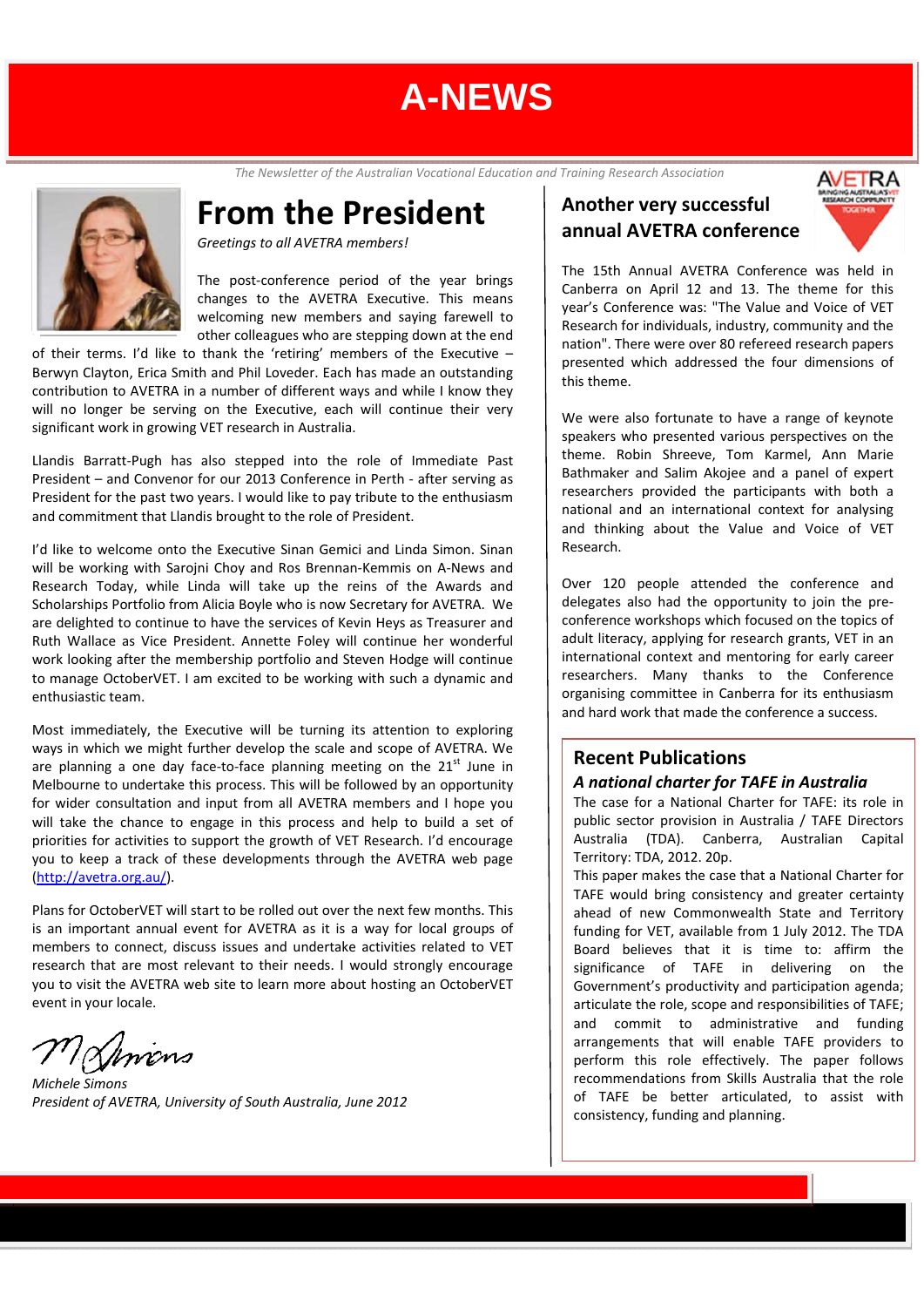The following awards were made to recognise excellence in research, services to AVETRA and early career researchers (see photos on the right):

- Erica Smith received the Berwyn Clayton Award for Distinguished Service to AVETRA
- Stephen Billett received the Ray Barker Award for Distinguished Service to VET Research
- Erica Smith and Andy Smith received the AVETRA Journal Article of the Year Award
- Raymond Smith received the AVETRA Paper of the Year
- Jennifer Davids and Jennifer Aitken received the NCVER Early Career Researcher Award and NCVER Early Career Highly Commended, respectively
- Sonal Nakar and Rodney Mason received the Ray Barker Ambassador Awards

In 2013 the Conference is to be held in Western Australia and we hope that you can participate and enjoy the chance to meet and talk with colleagues in the VET research community.

#### **OctoberVET 2012: Call for Convenors!**

OctoberVET is the name of a season of local events to share information and ideas about VET. OctoberVET complements AVETRA's annual conference, and as the name suggests, it runs through October (with a few events usually spilling into November). Events range in size and scope, depending on local needs and interests, and range from convivial, small‐scale gatherings to larger formal events with speakers. Events can be brief (a couple of hours) or can span a whole day.

The success of OctoberVET always depends on the good‐will and inventiveness of a local Convenor (or group of Convenors) who are connected with local VET networks and identities to find a focus and a space for their event.

AVETRA offers a small seed‐grant for all OctoberVET events (which can be used for catering for example), and a national coordinator is on hand to discuss your ideas, and to provide advice and support. AVETRA also advertises OctoberVET events nationally to help draw attention to local events.

Last year's themes will give you an idea of variety of interests gathered together under the OctoberVET banner:

- Views On VET: New Realities, New Perspectives (Convened by Tracey Singh)
- How to use NCVER to inform policy and practice (Convened by Rod Mason)
- Skills for Prosperity: The challenges ahead (Convened by Wendy De Luca)
- Work A common ground (Convened by Anita Wesney)
- Skills for whose prosperity? Critical agendas for research in workplace learning (Convened by Keiko Yasukawa)
- Current VET Research in WA: A Review by VET Researchers (Convened by Priscilla Shorne & Llandis Barratt‐Pugh)
- VET Research Methodologies and International Students and VET (Convened by Alicia Boyle)
- VET and Social Inclusion (Convened by Erica Smith)
- The VET Profession: Beyond 2011 (Convened by Lauri Grace)

With another momentous year unfolding for VET it's time to start thinking about how to bring your local VET community together to share ideas and inspiration. Get in touch with Steven Hodge (national OctoberVET coordinator) to discuss your ideas and find out how to get the OctoberVET ball rolling. Call him on 03 5327 9532 (office), 0421 224474 or email him at s.hodge@ballarat.edu.au



*Erica Smith: Berwyn Clayton Award for Distinguished Service to AVETRA* 



*Stephen Billet: Ray Barker Award for Distinguished Service to VET Research*



*Andy Smith: AVETRA Journal Article of the Year Award* 



*Jennifer Davids and Jennifer Aitken: NCVER Early Career Researcher Award and NCVER Early Career Highly Commended, respectively.*



*Sonal Nakar: Ray Barker Ambassador Award*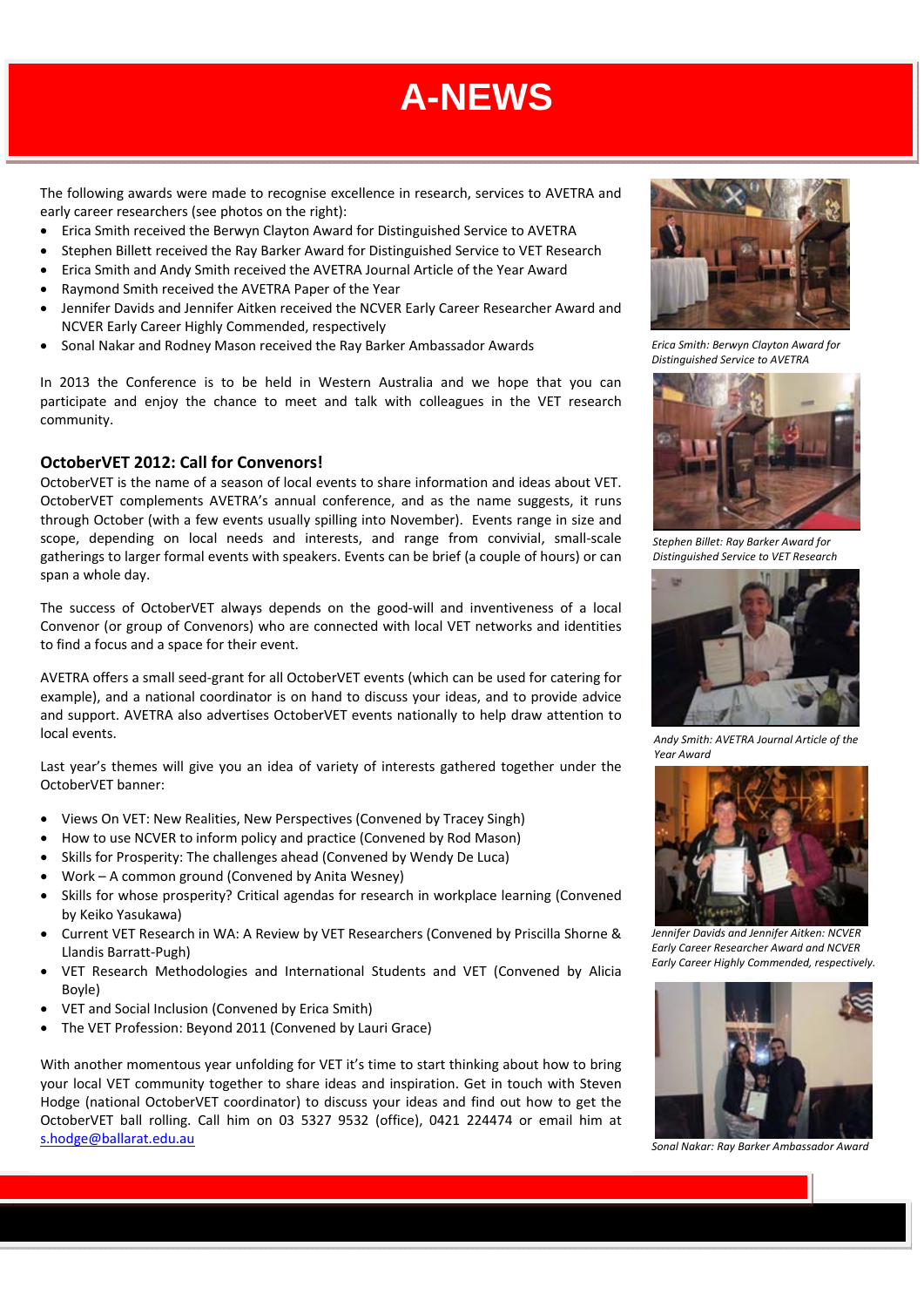#### **A MINUTE WITH: Jennifer Davids**

I first got interested in VET research in 2006 when I was asked by Southbank Institute of Technology to develop a Vocational Graduate Certificate for teacher education. I read widely the existing research produced by the Australian and overseas education research sector regarding the changing role of the teacher and VET practitioner. Given the remarkable level of change that has occurred in VET and its ageing teacher population, there have been several questions that have fascinated me since then, relating to the retention of experienced teachers, their expertise and their role in preventing the loss of knowledge threatening the VET sector. By 2008, I had enrolled in a PhD with Roger Harris as my principal supervisor at the University of South Australia.

Two people who inspired me most to conduct research are Roger Harris and Berwyn Clayton. I liked the respective work Roger and Berwyn had undertaken which I found both accessible and pertinent to my area of research. Since 2008, Roger has been a steady, supportive and guiding influence as my supervisor. In 2009, I won a NCVER Building Research Capacity scholarship, which set particular goals and helped develop my research skills while being mentored by Roger and Berwyn. I found this invaluable, because their down to earth approach to research, writing and presentation has been supportive, practical and achievable.

The areas of VET research that interest me most sit around and among the complexities that naturally arise from the changing role of education in society and its increased marketisation, which impact on the professional identity and purpose of teachers. I particularly admire the work of Stephen Ball and Andy Hargreaves, who are unafraid to explore and clearly identify the impact that the political agenda has had on education and the teaching profession.

The most interesting piece of VET research I have conducted so far was the focus groups I gathered to kick off my PhD research. I asked for volunteers among the Lead Vocational Teachers of TAFE QLD to discuss their role and response to the changes taking place in TAFE. I felt that I experienced the impact of a dam opening! The rush of emotion was incredibly strong among the teachers who had so much to say and no one they felt they could say it to. I began to understand the level of passion that many teachers feel about their work. I realised that the topic I had decided to explore was valid. It also made me reflect on the ethical responsibility we carry as researchers when we begin to delve into people's lives.

*Each edition of AVETRA News will feature a special interview with a VET researcher. If you are interested in being featured or you know someone who might – please get in touch with either Sarojni Choy or Sinan Gemici.*

#### **NCVER Scholarships**

NCVER has awarded eight scholarships to researchers across the country to support and develop Australian VET research. A PhD top‐up scholarship, valued at \$15,000 over three years, was awarded to Australian National University (ANU) PhD student, Helen Law, toward her work on youth involvement in science in Australia and Taiwan. In addition, seven scholarships have been awarded to VET practitioners to participate in the 2012 NCVER Research Community of Practice program. The seven Community of Practice scholarship winners are Tracey Tredinnick (Western Sydney Institute); Stephen Ward (Metropolitan South Institute of TAFE); Carmen Goodridge (Central Institute of Technology); Kerrie Bowtell (North Coast Institute); Tracey Collins (TAFE Illawarra); Ivano Buoro (Sydney Institute, Ultimo College); Sue Bass (Polytechnic West).

### **2012 Community of practice underway**

The latest NCVER Building Researcher Capacity Community of Practice came together at Victoria University on 10th and 11th May.

Investigating a range of issues important to their workplaces, the seven scholarship awardees are:

- Tracey Tredinnick, OTEN, Western Sydney Institute
- Stephen Ward, Metropolitan South Institute of TAFE
- Carmen Goodridge, Central Institute of Technology
- Kerrie Bowtell, North Coast Institute
- Tracey Collins, TAFE Illawarra
- Ivano Buoro, Sydney Institute, Ultimo College
- Sue Bass, Polytechnic West

The two‐day workshop provided participants with the opportunity to hear from experienced researchers, to fine tune their research proposals and to gain insights from NCVER about how to source any data and literature they need to undertake their research. They are also encouraged to use the early VET researcher resource repository on the AVETRA website.

Now back in their home territory, the practitioner‐researchers have connected with their AVETRA mentors – Ruth Wallace, Jane Figgis, Llandis Barrett‐Pugh, Lesley Farrell, John Mitchell, Victor Callan and Keiko Yasukawa. Participants are continuing to network via a new Wiki and mentors have been invited to utilise this resource as well. The Community will come together again at NCVER's No Frills conference in July.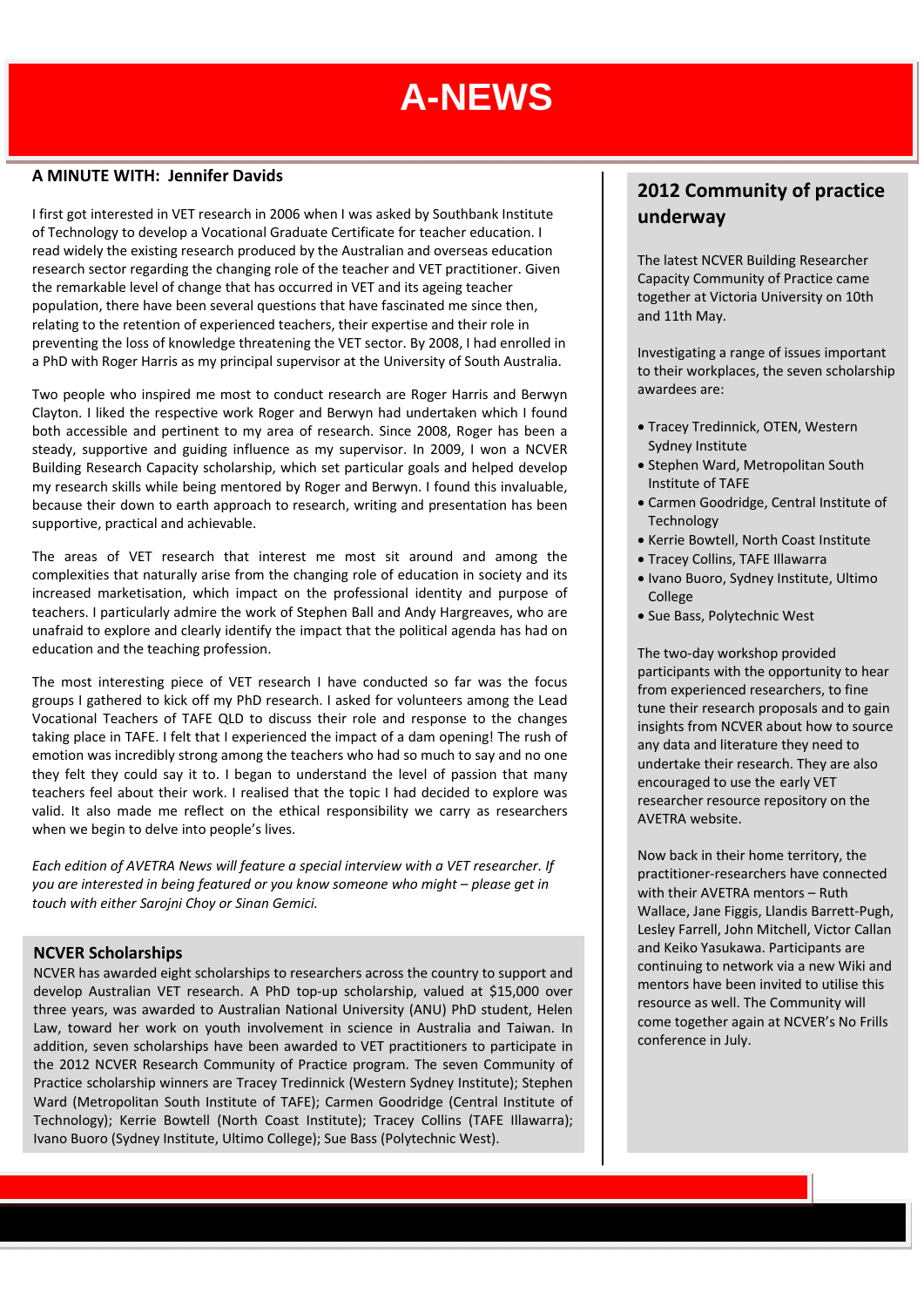### **Conferences and Events**



**No Frills Conference, 11‐13 July 2012, Adelaide:** Co‐hosted in 2012 with TAFE SA, the 21st staging of NCVER's popular annual conference will be an opportunity to celebrate, collaborate and connect; and as it's their big anniversary, they plan to add some 'frills'. Eminent international and national keynote speakers include Dr David Finegold, Senior Vice President for Lifelong Learning and Strategic Growth Initiatives at Rutgers, the State University of New Jersey. The conference program will be staged at TAFE SA's Adelaide City Campus and Adelaide College of the Arts on Light Square in the heart of the Adelaide CBD. Special conference events will be held at other locations around Adelaide.

Further details at: www.nofrills.ncver.edu.au

2012 RC33 Eighth International Conference on Social Science Methodology, 9-13 July 2012, Sydney: The RC33 Eighth International Social Science Methodology will be held in Sydney, Australia. The dates for the conference are 9 - 13 July, 2012. Details at http://www.acspri.org.au/conference2012

**Intelligence Squared Australia Live Debate, 11 July 2012, Adelaide Town Hall:** The NCVER is partnering with St James Ethics Centre to bring the popular IQ<sup>2</sup> live debate to Adelaide for the first time. This landmark event will see nationally and internationally acclaimed speakers debate the proposition: Having a university degree is grossly overrated at the iconic Adelaide Town Hall. IQ<sup>2</sup> debates are exciting, witty and thoughtprovoking in the traditional Oxford‐style. It's a lively night of excitement and interchange between the speakers and audience members. Speaking FOR the proposition will be:

- Professor Peter Shergold, Chancellor, University of Western Sydney
- Annabel Crabb, ABC journalist and political commentator
- Dr Lynn Arnold AO, Chief Executive Officer, Anglicare SA

**National Skills Week, Various locations, 27 August – 2 September 2012:** National Skills Week is a new initiative, a collaborative approach dedicated to raising the status of practical and vocational learning, enabling all Australians to gain a greater understanding of the opportunities, their potential and how they contribute to a successful, modern economy. Learning by doing is as important as academic learning‐ there are many paths to success.

**TAFE Directors Australia (TDA) Annual Conference, Perth, 6‐7 September, 2012:** The annual TDA conference will be held at the Perth Convention Centre this year and is the annual showcase for Australian TAFE institutes, providers of VET and higher education courses to thousands of Australian and overseas students. Further details will become available at: www.tda.edu.au

**AUSTAFE 2012 National Conference, 3‐5 October 2012, Alice Springs:** For further details contact Lyle Mellors at lyle.mellors@cdu.edu.au

Adapt International Conference on Productivity, Investment in Human Capital and the Challenge of Youth Employment, 16 - 19 October **2012, Bergamo, Italy:** The conference aims to contribute to the current debate around tackling the youth unemployment problem through a more comprehensive approach and an interdisciplinary and comparative framework. Those intending to participate should submit an abstract (max. 1500 words) by 1 June to info@adapt.it. Adapt Scientific Committee will select up to 10 papers. For information about the submission of papers and reimbursement costs please contact info@adapt.it The list of accepted abstracts will be published online on or after 1 July 2012 on www.adaptbullettin.eu.

**Australian Training Awards, Melbourne, 16 November 2012:** The Australian Training Awards are the peak, national awards for the VET sector. These prestigious awards recognise and reward organisations, training providers and individuals for their outstanding commitment and contribution to building a skilled, productive and prosperous Australia.

Further details at: http://www.deewr.gov.au/Skills/Awards/ATA/Pages/default.aspx

Research Learning and Work Centre (RWLC) 8th International Conference on Researching Work and Learning, 19-22 June 2013, University of **Stirling, U.K.:** This international conference is concerned with such questions as:

- What knowledge, which actors, and what parts of the environment are most visible?
- What and who remains invisible?
- When do actors become aware of invisible infrastructures?
- And what research methods and analytical approaches can make the invisible visible?

The deadline for submission of abstracts is 1 October 2012, and applicants will be notified of acceptance by 30 November 2012. Full details of how to submit proposals, along with further information are available at: www.stir.ac.uk/schools/education/researching‐work‐and‐learning If you have any queries, please contact RWL at: rwl2013@stir.ac.uk